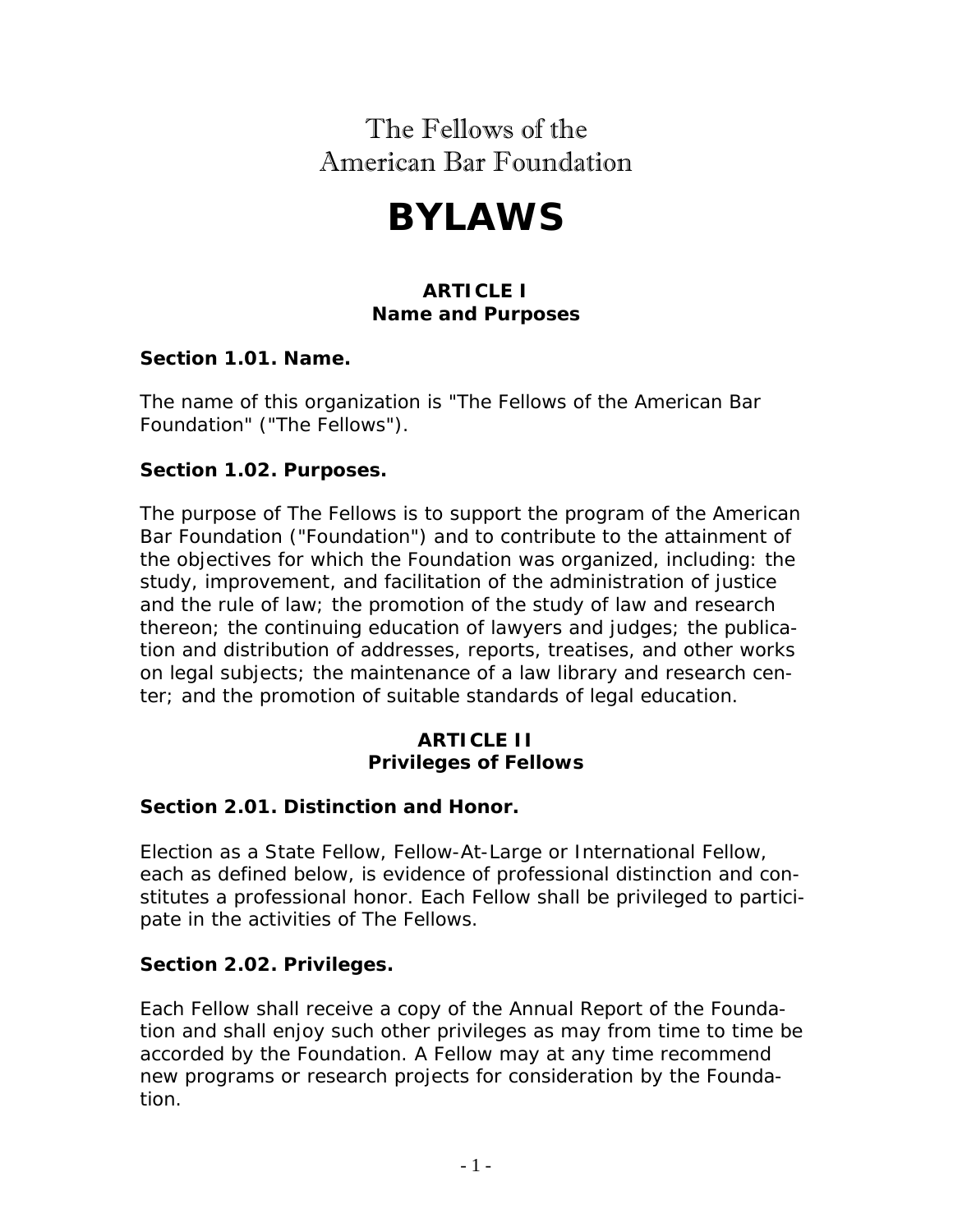#### **ARTICLE III The Fellows**

## **Section 3.01. Generally.**

There shall be five (5) categories of Fellows as provided in Section 3.02. As used in these bylaws, the term "Fellows" shall mean any person who is a Fellow in any one of those categories. Fellows are elected by the Board of Directors of the Foundation upon recommendation and/or nomination of the officers of The Fellows.

# **Section 3.02. Categories and Goals of Fellows.**

# **A. State Fellows.**

**1. Defined.** State Fellows, at the time of the election to State Fellows, shall be members in good standing of the American Bar Association ("ABA") and in good standing to practice law in the jurisdiction in which they are admitted to practice law. State Fellows shall be elected to membership in The Fellows by nomination from any of the 50 states, District of Columbia, Guam, Commonwealth of the Northern Mariana Islands, Puerto Rico, and United States Virgin Islands, each of which shall constitute a jurisdiction.

**2. Goal.** The number of State Fellows in each jurisdiction shall not exceed one percent (1%) of the lawyer population (as defined below) of such jurisdiction, as certified by the agency having responsibility for the registration and licensing of lawyers, or in the absence of such agency, as certified by the state or jurisdictional bar association for that jurisdiction except that there shall be allocated to each jurisdiction, except Guam and Commonwealth of Northern Mariana Islands, a minimum of fifteen (15) State Fellows and to each of Guam and the Commonwealth of Northern Mariana Islands, a minimum of five (5) State Fellows. The goal of State Fellows for each jurisdiction shall be adjusted at intervals of not more than three (3) years to conform to the lawyer population of each jurisdiction. Life Fellows are not included in the number of State Fellows. The term "lawyer population" for purposes of determining goals only, shall mean only those persons who are active members in good standing and qualified to practice law on a full-time basis in the jurisdiction in which they are admitted to practice law and shall not include either inactive lawyers or lawyers who are admitted pro hac vice to practice in that jurisdiction.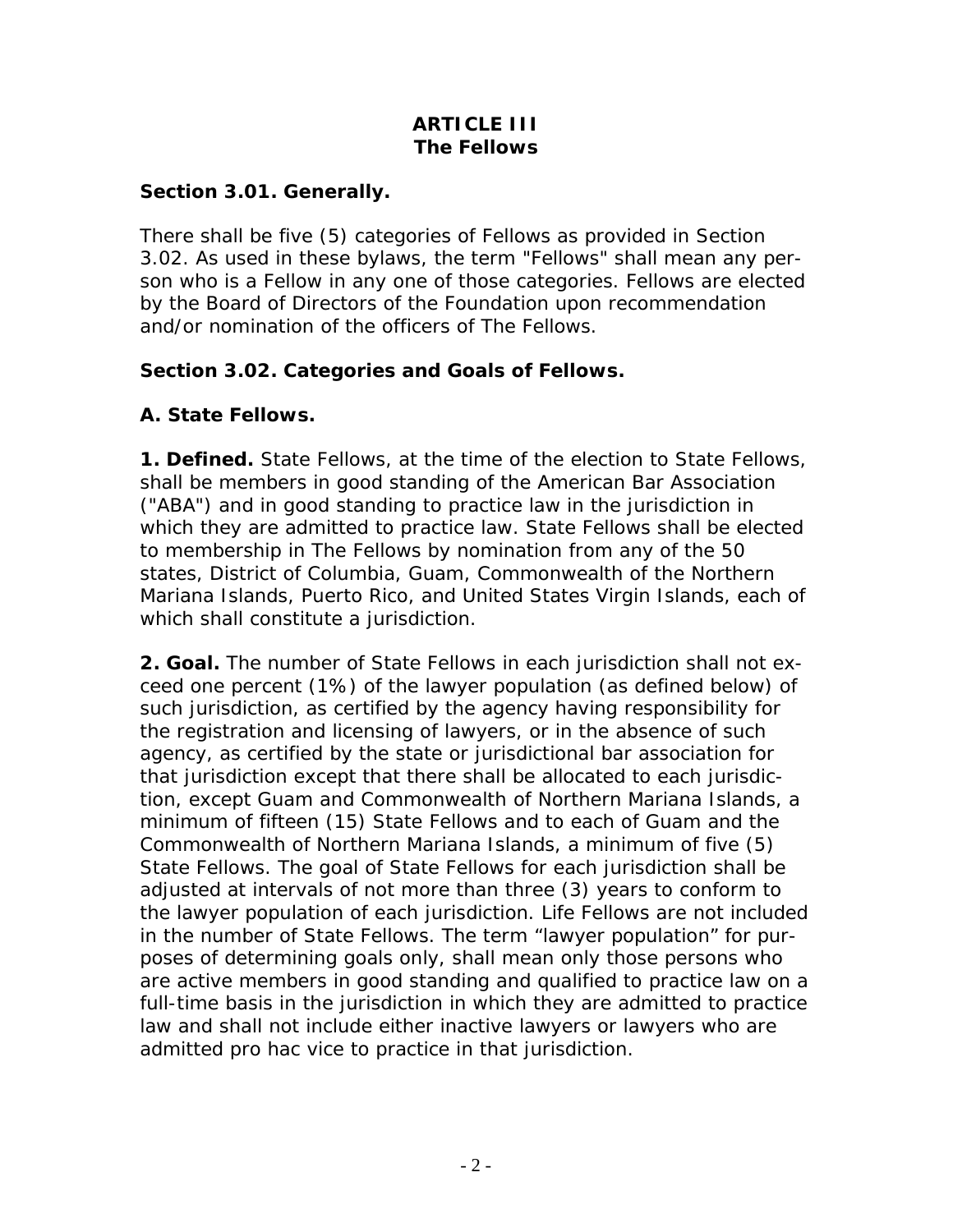# **B. Fellows-At-Large.**

**1. Defined.** Fellows-At-Large shall be any of the following: (a) a State Fellow who has transferred out of his or her state of original jurisdiction or out of the United States and has relinquished his or her affiliation to such original jurisdiction and has not yet gained a new state affiliation; (b) a person who, at the time of his or her election as a Fellow-At-Large, is a member in good standing of the ABA and in good standing to practice law in the state jurisdiction in which he or she is admitted to practice law, but not residing in that state jurisdiction at the time of nomination and election as a Fellow-At-Large; (c) a person who, at the time of his or her election as a Fellow-At-Large, is qualified to be a State Fellow in the jurisdiction in which he or she resides, but whose jurisdiction has filled its goal of State Fellows at the time of nomination and election; or (d) any person who (i) is a member in good standing of the ABA and in good standing to practice law in the jurisdiction in which he or she is admitted to practice law and (ii) is nominated by unanimous vote of the officers of The Fellows as a Fellow-At-Large and thereafter elected as a Fellow-At-Large by the Board of Directors of the Foundation.

**2. Goal.** The number of Fellows-At-Large at any one time is limited to four hundred (400). Life Fellows are not included in the number of Fellows-At-Large.

# **C. International Fellows.**

**1. Defined.** International Fellows, at the time of the election to International Fellows, shall be members in good standing of the ABA as International Law Associates and in good standing to practice law in the foreign jurisdiction in which they are admitted to practice law.

**2. Goal.** The number of International Fellows at any one time is limited to nine hundred (900). Life Fellows are not included in the number of International Fellows.

# **D. Life Fellows.**

**1. Defined.** A Life Fellow shall be any Fellow who has graduated to the status of Life Fellow from the status of State Fellow, Fellow-At-Large or International Fellow as provided in Sections 5.02 and 5.03 hereof.

**2. Goal.** There is no goal for Life Fellows.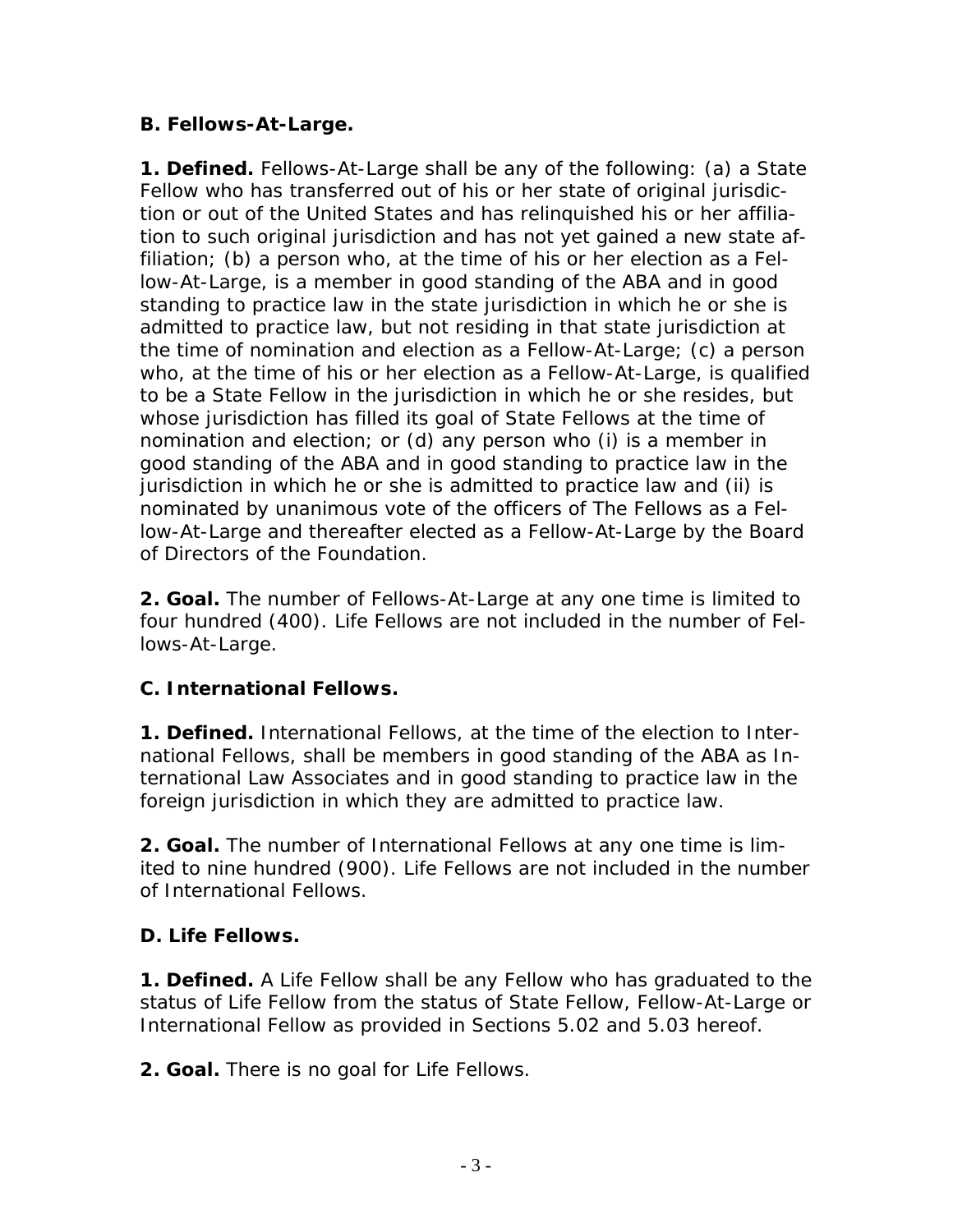## **E. Honorary Fellows.**

**1. Defined.** The Board of Directors of the Foundation may, at any time, after nomination from the officers of The Fellows, elect a person from the legal or judicial profession to the status of Honorary Fellow.

**2. Annual Goal.** A maximum of two (2) persons may be elected annually as Honorary Fellows. Of those persons, one may be from a nation other than the United States of America. Other than the annual maximum of two (2) persons, there is no goal for Honorary Fellows.

#### **ARTICLE IV Selection and Qualifications of Fellows**

#### **Section 4.01. General Qualifications.**

Each Fellow must be recognized as a person of outstanding achievement and of high character in the jurisdiction or nation in which such Fellow practices or is entitled to practice as a lawyer, judge, teacher, or legal scholar.

State Fellows, Fellows-At-Large, and Honorary Fellows who are citizens of the United States, must have demonstrated their dedication to (a) the objectives of the ABA as set out in its Constitution, (b) upholding and defending the Constitution of the United States, (c) maintaining the ideals of representative government and the rule of law, (d) advancing the science of jurisprudence, (e) promoting the administration of justice and uniformity of legislation and judicial decisions throughout the United States, (f) upholding the honor of the judicial and legal professions, and (g) applying knowledge and experience in the field of law to the promotion of public good.

International Fellows and Honorary Fellows who are not citizens of the United States must have demonstrated their dedication to (a) upholding and defending the ideals of representative government and the rule of law, (b) advancing the science of jurisprudence, (c) promoting the administration of justice and uniformity of legislation and judicial decisions within their respective countries, (d) upholding the honor of the judicial and legal professions, and (e) applying knowledge and experience in the field of law to the promotion of public good.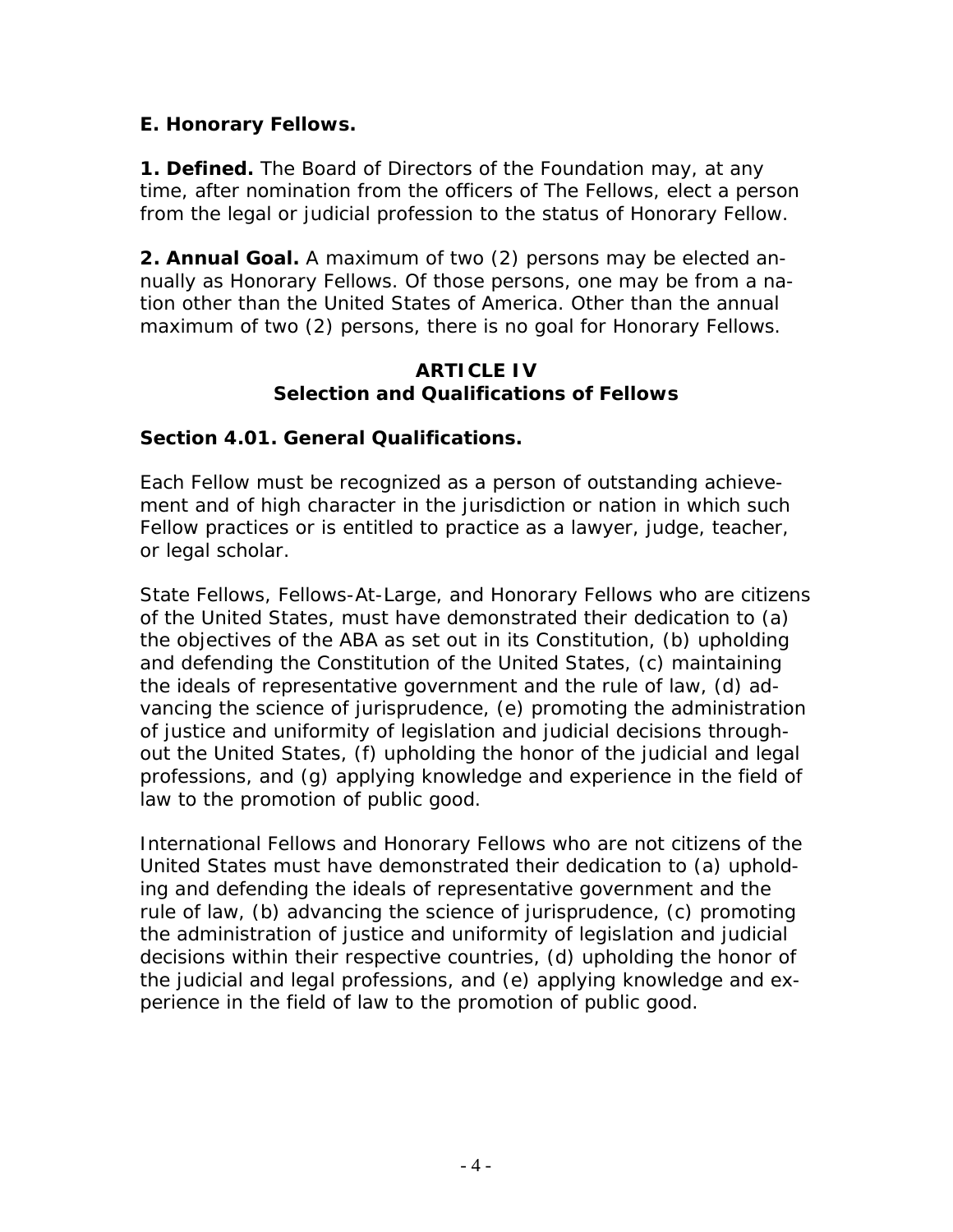# **Section 4.02. Selection of Fellows.**

# **A. State and International Chairs.**

The officers of The Fellows shall select from each jurisdiction a State or International Chair of the members of The Fellows of that jurisdiction. The officers of The Fellows may, when appropriate, also appoint Co-Chairs or Vice-Chairs of the members of The Fellows of that jurisdiction. The Fellows from each jurisdiction are encouraged to make recommendations to the officers of The Fellows for the positions of State or International Chair, Co-Chair, or Vice-Chair of their respective jurisdictions.

The term of the State or International Chair shall be for a period of three (3) years. The State or International Chair may be re-appointed for an additional three (3) year period, and generally shall not serve longer than six (6) consecutive years in that position, unless extenuating circumstances dictate that an extension of one (1) year is advisable in order to preserve continuity within the jurisdiction. Any extension beyond six (6) years shall be made only once. The request to extend one's term shall be made by the Chair of The Fellows.

A State or International Chair may be removed, at the discretion of the officers of The Fellows, if there is not sufficient progress made toward a target number of Fellows for that jurisdiction, mutually agreed upon by the Officers of the Fellows and the State or International Chair/Co-Chairs. Any vacancy resulting from death, disability, or resignation of a State or International Chair, Co-Chair or Vice-Chair, shall be filled by the officers of The Fellows.

# **B. Nomination of Prospective State or International Fellows.**

Nominations to fill vacancies in the goal of State or International Fellows shall be made by the State or International Chair, unless such jurisdiction has a nominating procedure that has been approved by the officers of The Fellows. If a nominating procedure exists which has been approved by the officers of The Fellows, the nomination will be made in accordance with that procedure. State and International Chairs are encouraged to have a nominating procedure to nominate persons to the membership of The Fellows, subject to the approval by the officers of The Fellows as specified in this Section. Nominations shall be forwarded to the officers of The Fellows and shall be accompanied by sufficient information to justify the recommendation by the officers of The Fellows and election of the nominees by the Board of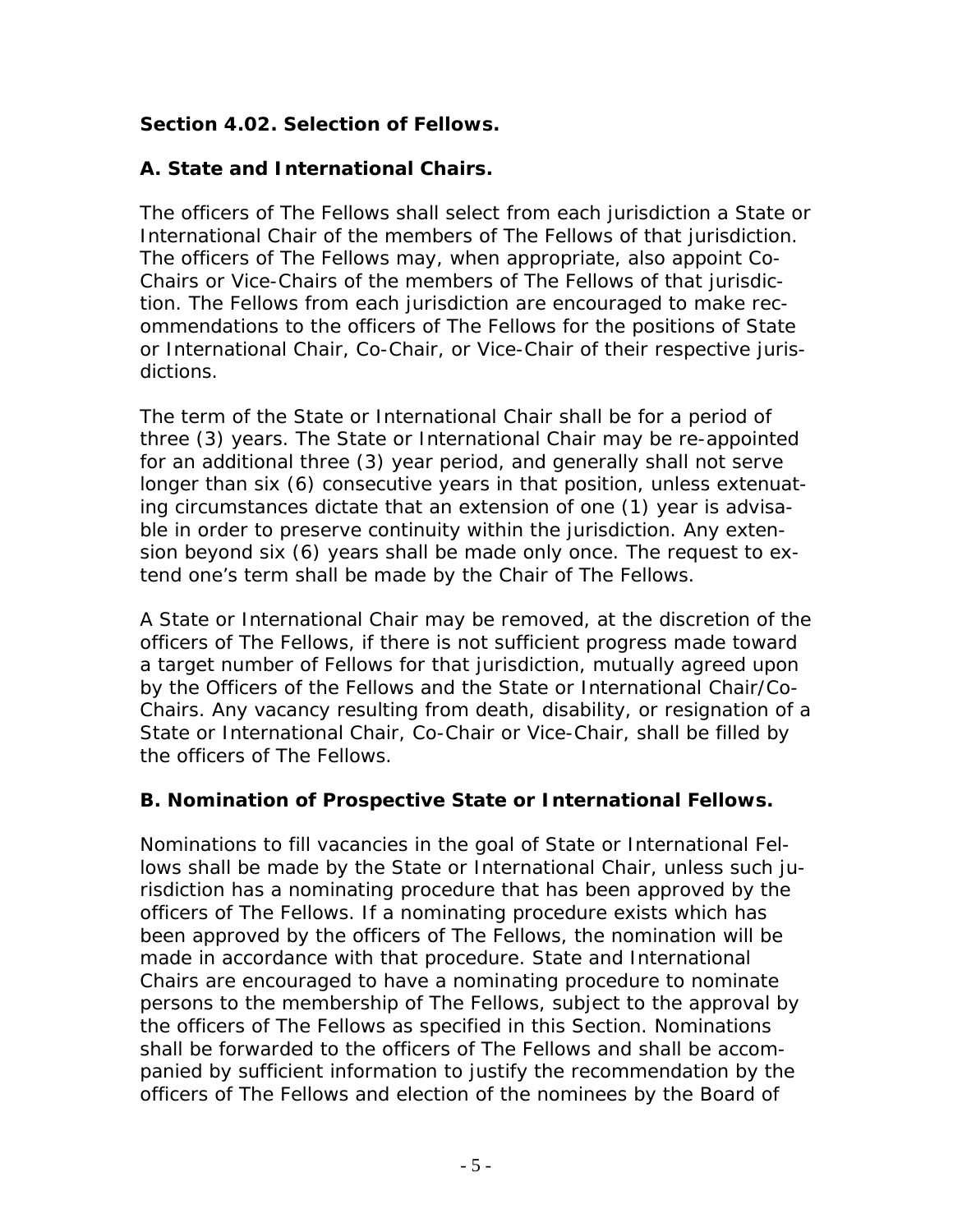Directors of the Foundation. Periodically, and at their discretion, the officers of The Fellows may review an individual jurisdiction's nominating procedures and, when necessary, will work with State or International Chairs to modify procedures to help fill vacancies in order to assure the timely submission of nominations, and to increase diversity. Officer approval of an individual jurisdiction's nominating procedures shall expire after six (6) years, unless submitted to the officers of The Fellows for re-approval or revision – and such submission is approved by said officers – within that time period.

# **C. Notice to State and International Chairs.**

The State and International Chairs shall be advised twice each year of the number constituting the goal of Fellows for their respective jurisdictions and the names of The Fellows of their jurisdictions. The mailing of this information shall constitute a notice of the vacancies of Fellows existing in the jurisdiction. If the nominations to fill vacancies are not made meanwhile by The Fellows of each jurisdiction, vacancies may be filled by action of the Board of Directors of the Foundation, upon nomination or recommendation of the officers of The Fellows, at any time after the expiration of six (6) months following the first such notice of vacancies.

# **D. Organization of Fellows.**

The Fellows in any jurisdiction may organize for the purpose of conducting functions and furthering the work and objectives of The Fellows, subject to the requirements and limitations of these bylaws.

# **Section 4.03. Selection of Fellows-At-Large.**

A. A State Fellow who has transferred out of his or her state of original jurisdiction or out of the United States and has relinquished his or her Fellow affiliation to such original jurisdiction and has not yet gained a Fellow affiliation with another state jurisdiction, shall, at the time of relinquishment of his or her affiliation to such original jurisdiction, become a Fellow-At-Large, and such person may regain the status of State Fellow upon exercising his or her option to become a State Fellow in a new jurisdiction in which such person would otherwise be qualified to be a State Fellow;

B. A person qualified to be a Fellow-At-Large who at the time of proposed election resides out of the state jurisdiction in which he or she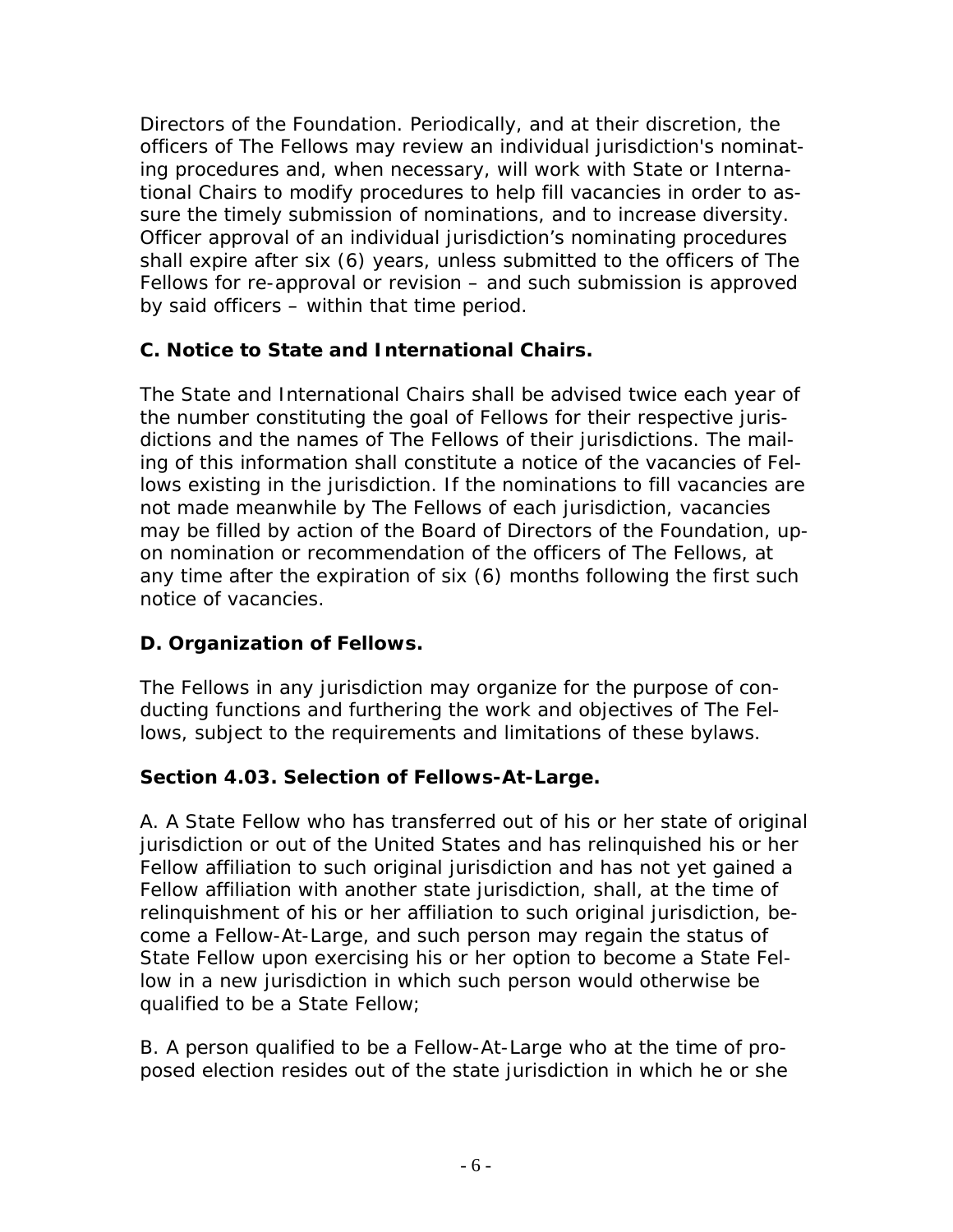was admitted to practice law may be nominated as a Fellow-At-Large by an officer of The Fellows;

C. A person who resides in a state jurisdiction and is otherwise qualified as a State Fellow, except that the goal for that state jurisdiction in which the prospective Fellow resides and/or is admitted to practice law is full, may be nominated as a Fellow-At-Large by the relevant State Chair of The Fellows or by an officer of The Fellows; and

D. Any person who is a member in good standing of the ABA and in the jurisdiction in which such person is qualified to practice law may be nominated by unanimous vote of the officers of The Fellows

and thereafter elected by the Board of Directors of the Foundation. A person who becomes a Fellow-At-Large through this procedure may become a State Fellow when (i) there is a vacancy in the state jurisdiction in which the Fellow-At-Large may otherwise be nominated as a State Fellow and (ii) the State Chair of such jurisdiction approves the change of status to a State Fellow of such jurisdiction and so notifies the Director of The Fellows.

# **Section 4.04. Transfer of Fellow Status.**

# **A. Transfer to Another Jurisdiction.**

Whenever a Fellow moves permanently from one jurisdiction to another, a Fellow shall have the option of becoming a Fellow of the new jurisdiction of residence or remaining as a Fellow in the old jurisdiction of residence. If such Fellow elects to retain his or her membership in the old jurisdiction of residence, he or she may do so and no vacancy shall be created in that jurisdiction. If the Fellow elects to have his or her status as a Fellow transferred to the new jurisdiction, such Fellow may do so and fill a vacancy that may exist in the new jurisdiction; provided, however, if at the time of transfer the goal of the new jurisdiction is filled, that Fellow may become a Fellow in the new jurisdiction without being charged to the goal of the jurisdiction, until such time as a vacancy occurs in the new jurisdiction, at which time the Fellow shall automatically fill such vacancy.

# **B. Transfer from Fellow-At-Large Status.**

If a person holds the status of Fellow-At-Large because the particular jurisdiction in which he or she practices law had a full goal of Fellows when the Fellow-At-Large was elected, such Fellow-At-Large may, at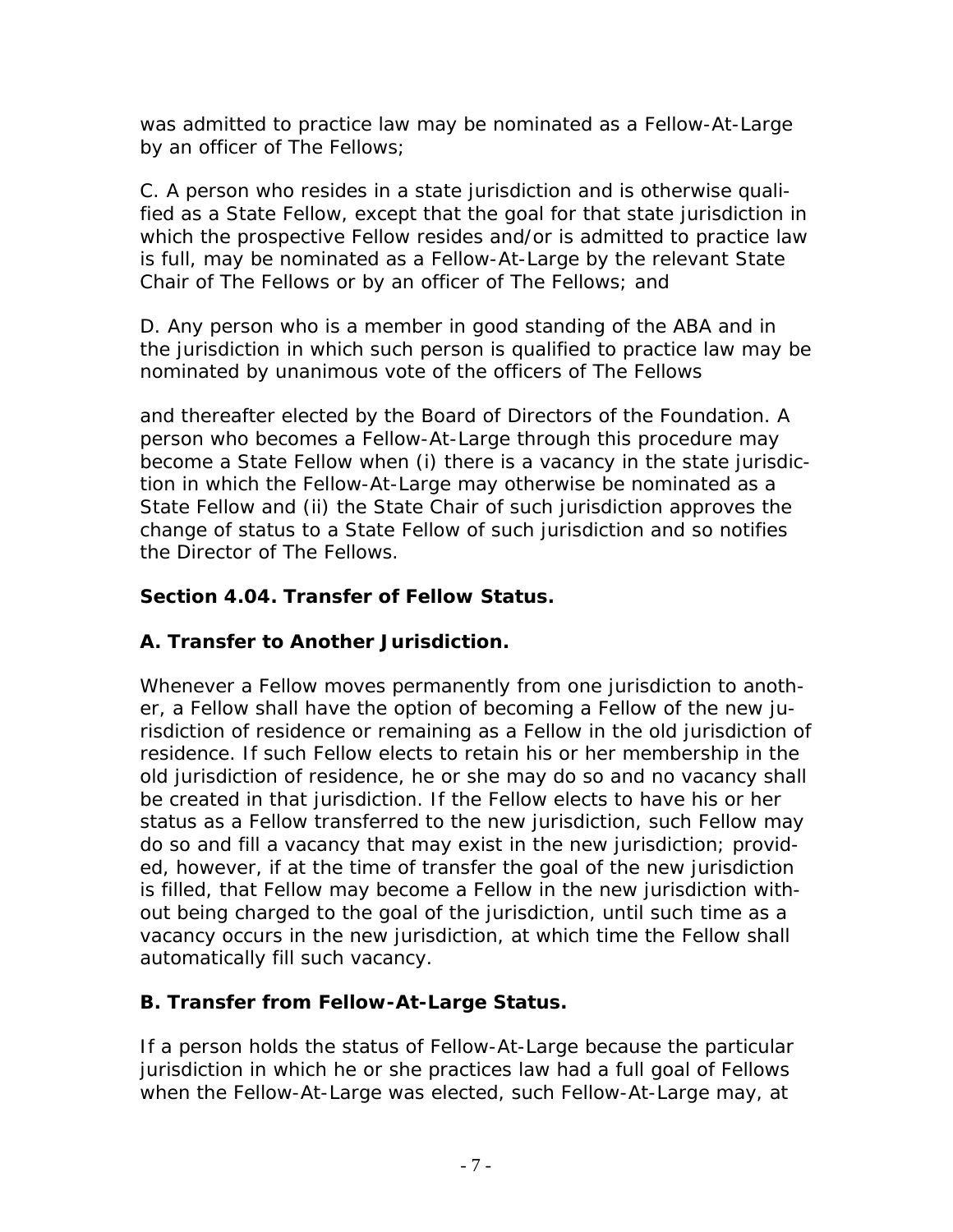his or her option, gain the status of a State or International Fellow when a vacancy in that jurisdiction occurs.

# **Section 4.05. Removal of Fellows.**

Any Fellow who ceases to be a member in good standing of the bar of any jurisdiction as a consequence of disciplinary action (such action having become final), as certified by the appropriate agency having jurisdiction over the registration or licensing of lawyers, or the state bar of the jurisdiction, shall automatically cease to be a Fellow. Any Fellow who voluntarily retires or relinquishes his or her license to practice law voluntarily and at the time of such resignation or relinquishment is a member in good standing of that jurisdiction shall continue as a Fellow and be recognized as a Fellow from that jurisdiction.

#### **ARTICLE V Contributions of The Fellows**

# **Section 5.01. Annual Contributions.**

Each State Fellow, Fellow-At-Large or International Fellow elected before December 31, 2002, is expected to contribute to the Foundation a minimum of Two Hundred Dollars (\$200) per year for a minimum of ten (10) consecutive years.

Any State Fellow, Fellow-At-Large or International Fellow elected between January 1, 2003 and August 31, 2017 is expected to contribute to the Foundation a minimum of Two Hundred Fifty Dollars (\$250) per year for a minimum of ten (10) consecutive years.

Any State Fellow, Fellow-At-Large or International Fellow elected after August 31, 2017, shall pledge to contribute to the Foundation a minimum of Three Hundred Dollars (\$300) per year for a minimum of ten (10) consecutive years.

Membership in The Fellows is based upon the calendar year. Each member shall be billed for the ensuing year in September of the preceding year and in no event shall payment for a membership year be made later than August 31st of the membership year. Any State Fellow, Fellow-At-Large or International Fellow who fails to make an annual contribution on or before August 31st of the membership year shall automatically cease to be a Fellow and shall be under no obligation to make further contributions; provided, however, that the Board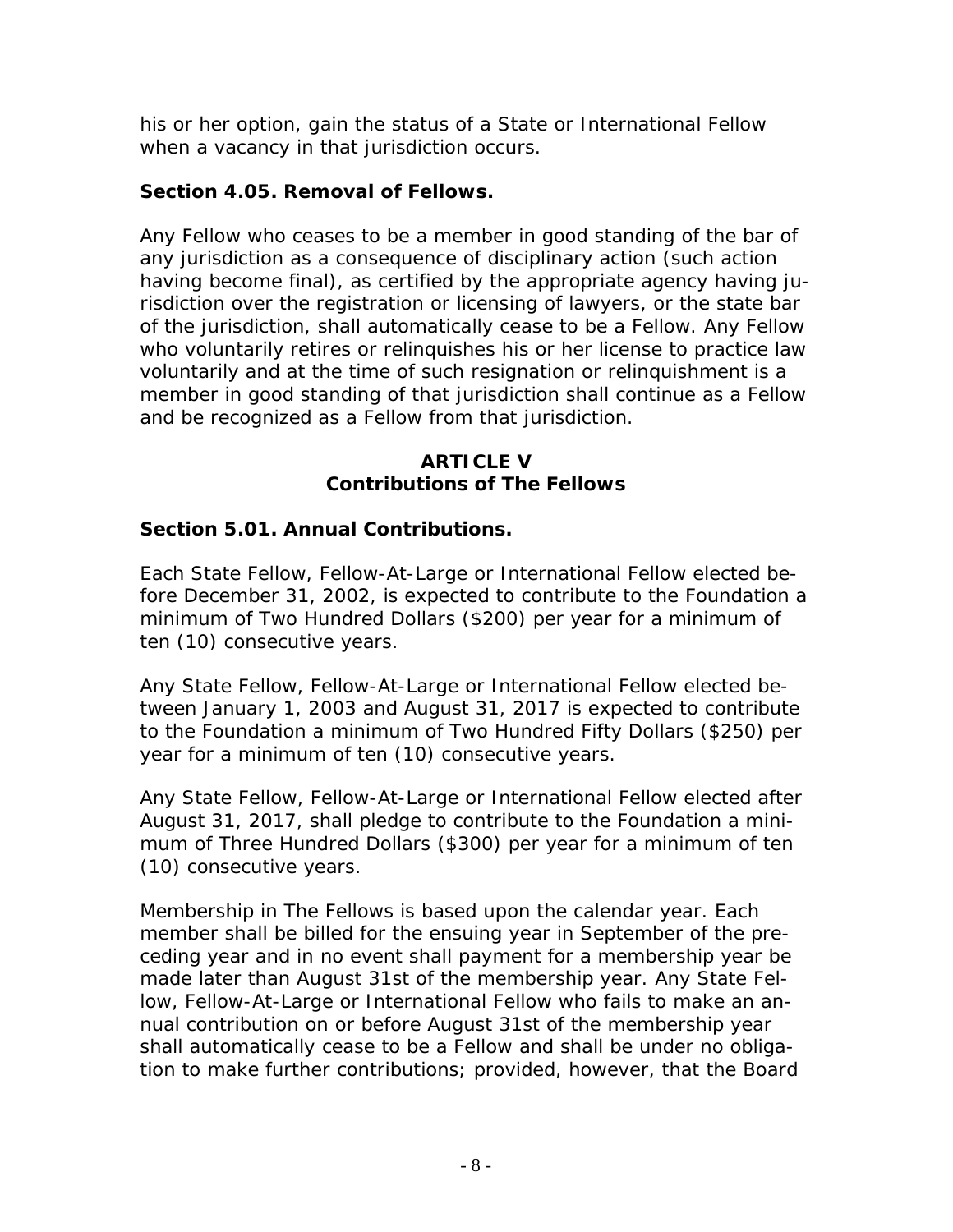of Directors of the Foundation may, in its discretion, extend the maturity of any such installments.

Contributions for more than one year may be made at any time. In the event of the resignation or death of a State Fellow, Fellow-At-Large or International Fellow, there shall be no continuing obligation to make any further contributions. In no event shall the Foundation be required to refund to any State Fellow, Fellow-At-Large or International Fellow any contribution or part thereof.

# **Section 5.02. Life Fellows.**

Upon fulfillment of one's initial pledge of support (See Section 5.01), any State Fellow, Fellow-At-Large or International Fellow shall automatically become a Life Fellow.

Upon reaching the status of a Life Fellow, a Fellow will no longer be considered within the category of a State Fellow, Fellow-At-Large, or International Fellow. Life Fellows shall constitute a separate category. Persons who are Life Fellows are not obligated to make contributions to the Foundation, but are invited and encouraged to do so to the extent possible.

# **Section 5.03. Fellows Giving Societies.**

There are the following Fellows Giving Societies:

# **A. Life Fellow.**

A Life Fellow is any Fellow who has fulfilled his or her initial pledge of support.

# **B. Patron Fellow.**

A Patron Fellow is any Life Fellow who, in the aggregate, has contributed a total of Five Thousand Dollars (\$5,000) to Nine Thousand Nine Hundred Ninety-Nine Dollars (\$9,999) to the Foundation.

# **C. Benefactor Fellow.**

A Benefactor Fellow is any Life Fellow who, in the aggregate, has contributed a total of Ten Thousand Dollars (\$10,000) to Seventeen Thousand Four Hundred Ninety-Nine Dollars (\$17,499) to the Foundation.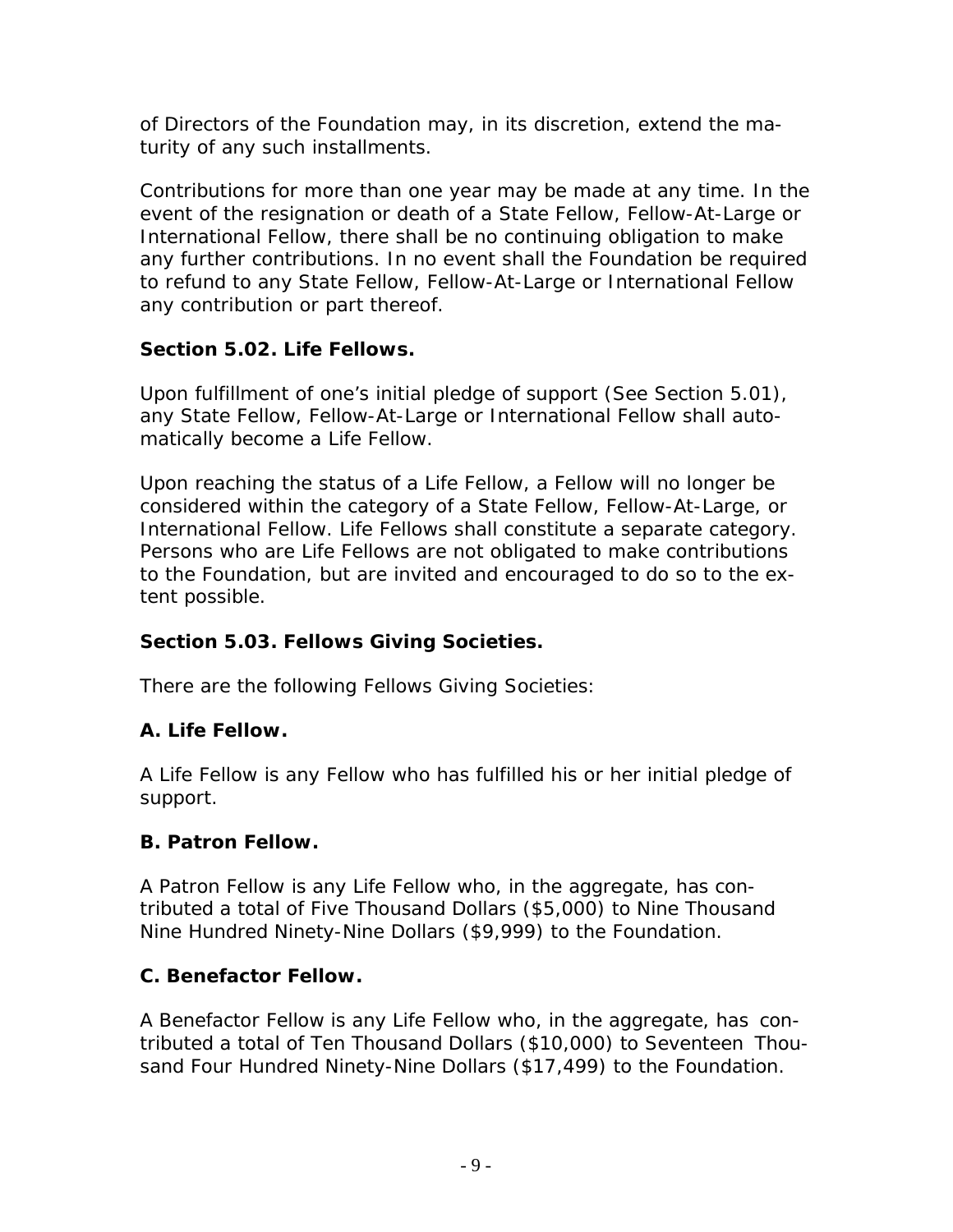# **D. Leadership Fellow.**

A Leadership Fellow is any Life Fellow who, in the aggregate, has contributed a total of Seventeen Thousand Five Hundred Dollars (\$17,500) to Twenty-Four Thousand Nine Hundred Ninety-Nine Dollars (\$24,999) to the Foundation.

# **E. Visionary Fellow.**

A Visionary Fellow is any Life Fellow who, in the aggregate, has contributed a total of Twenty-Five Thousand Dollars (\$25,000) to Forty-Nine Thousand Nine Hundred Ninety-Nine Dollars (\$49,999) to the Foundation.

# **F. Philanthropist Fellow.**

A Philanthropist Fellow is any Life Fellow who, in the aggregate, has contributed a total of Fifty Thousand Dollars (\$50,000) or more to the Foundation.

#### **Section 5.04. Use of Contributions.**

Contributions made by The Fellows shall be used at the discretion of the Board of Directors of the Foundation.

# **Section 5.05. Recognition.**

Life Patron Fellows, Life Benefactor Fellows, and Life Leadership Fellows will receive appropriate certificates honoring their contributions to the Foundation and shall be recognized as special members of Life Fellows at appropriate events of The Fellows.

#### **ARTICLE VI Research Chair of The Fellows**

The Fellows are committed to creating and maintaining an endowment to fund the William H. Neukom Fellows Research Chair in Diversity and Law. The person holding the William H. Neukom Fellows Research Chair in Diversity and Law shall devote his or her time principally to study and research of issues that will directly affect the practice of law. The officers of The Fellows are responsible for developing and monitoring the program for ongoing contributions and gifts to the endowment. The officers of The Fellows may appoint such committees, as they may deem appropriate, to assist in carrying out this commitment. The Fel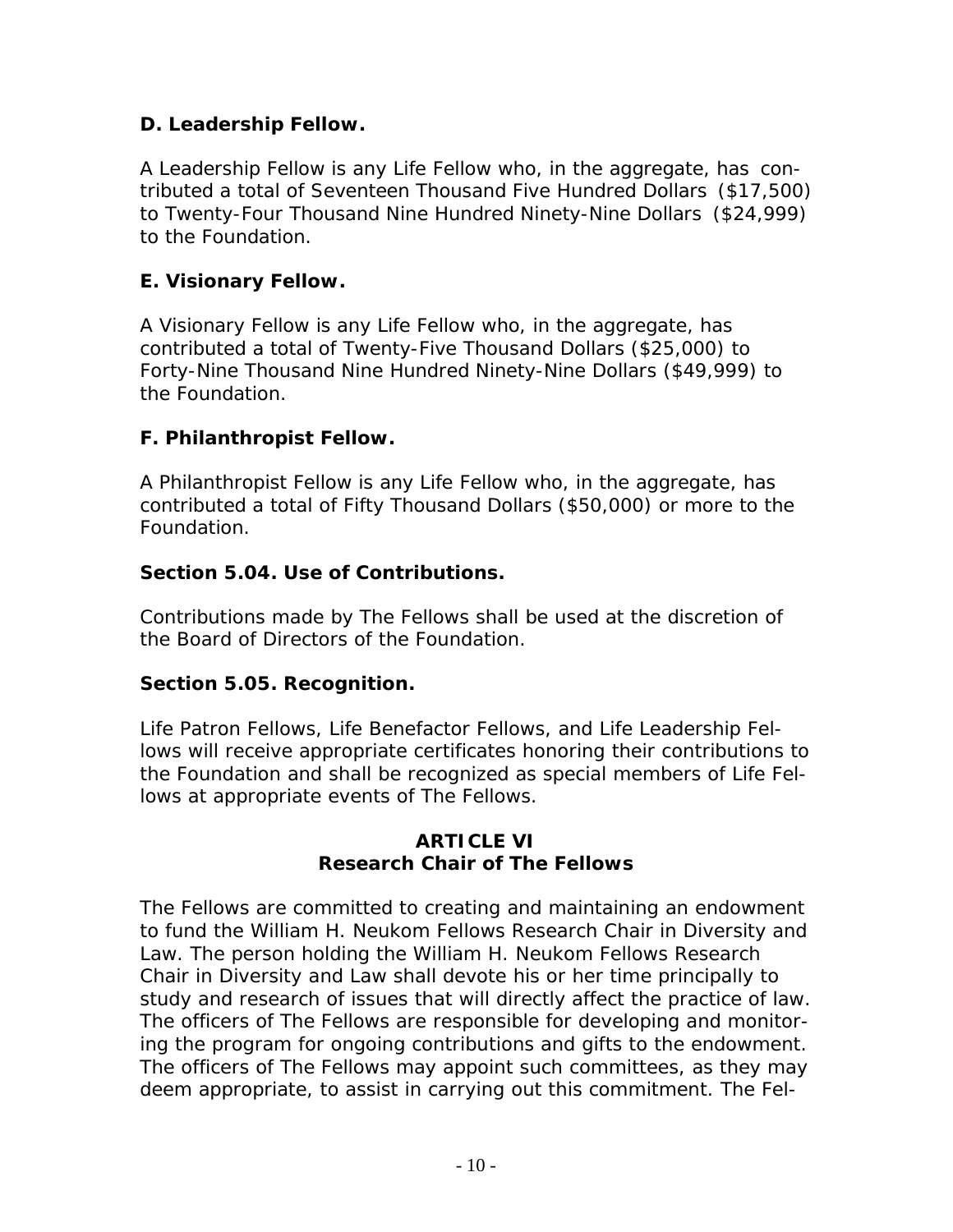lows shall be advised annually regarding the amount of the endowment for the William H. Neukom Fellows Research Chair in Diversity and Law and the manner in which those funds were directed.

#### **ARTICLE VII Officers and Committees**

## **Section 7.01. Officers.**

The officers of The Fellows shall consist of an Immediate Past Chair, Chair, Chair-Elect, and Secretary. The officers elected shall hold office until the end of the fiscal year or until their successors have been duly elected. In the event of any vacancy in the office of Chair, the Chair-Elect shall succeed to fill that vacancy; in the event of any vacancy in the office of Chair-Elect, the Secretary shall succeed to that vacancy; and in event of a vacancy in the Office of Secretary, the Chair of The Fellows shall appoint a person to serve as Acting Secretary to serve for the balance of the term of the Secretary. The position of Chair-Elect shall rotate annually from among the three geographical regions.

#### **Section 7.02. Committees.**

There may be committees of The Fellows, the members and Chair of which shall be appointed by the Chair of The Fellows. Special *ad hoc* committees may be appointed at any time by the Chair of The Fellows, within such time as may be specified, and to conduct such duties as may be specified, at the time of appointment.

The Fellows Research Advisory Committee shall be a standing committee that shall advise the Director of the Foundation concerning any matter pertaining to the research of the Foundation. The Chair of The Fellows Research Advisory Committee will make a written report annually to the Chair of The Fellows and the Director of the Foundation.

#### **ARTICLE VIII Director of The Fellows**

There shall be a Director of The Fellows appointed from the staff of the Foundation who shall be selected by the Director of the Foundation, after consultation with the officers of The Fellows. The duties of the Director of The Fellows shall be to serve as a liaison between The Fellows and the Director and/or Board of Directors of the Foundation, to carry out programs of The Fellows, and to be responsible for all of the administrative aspects of the work of The Fellows.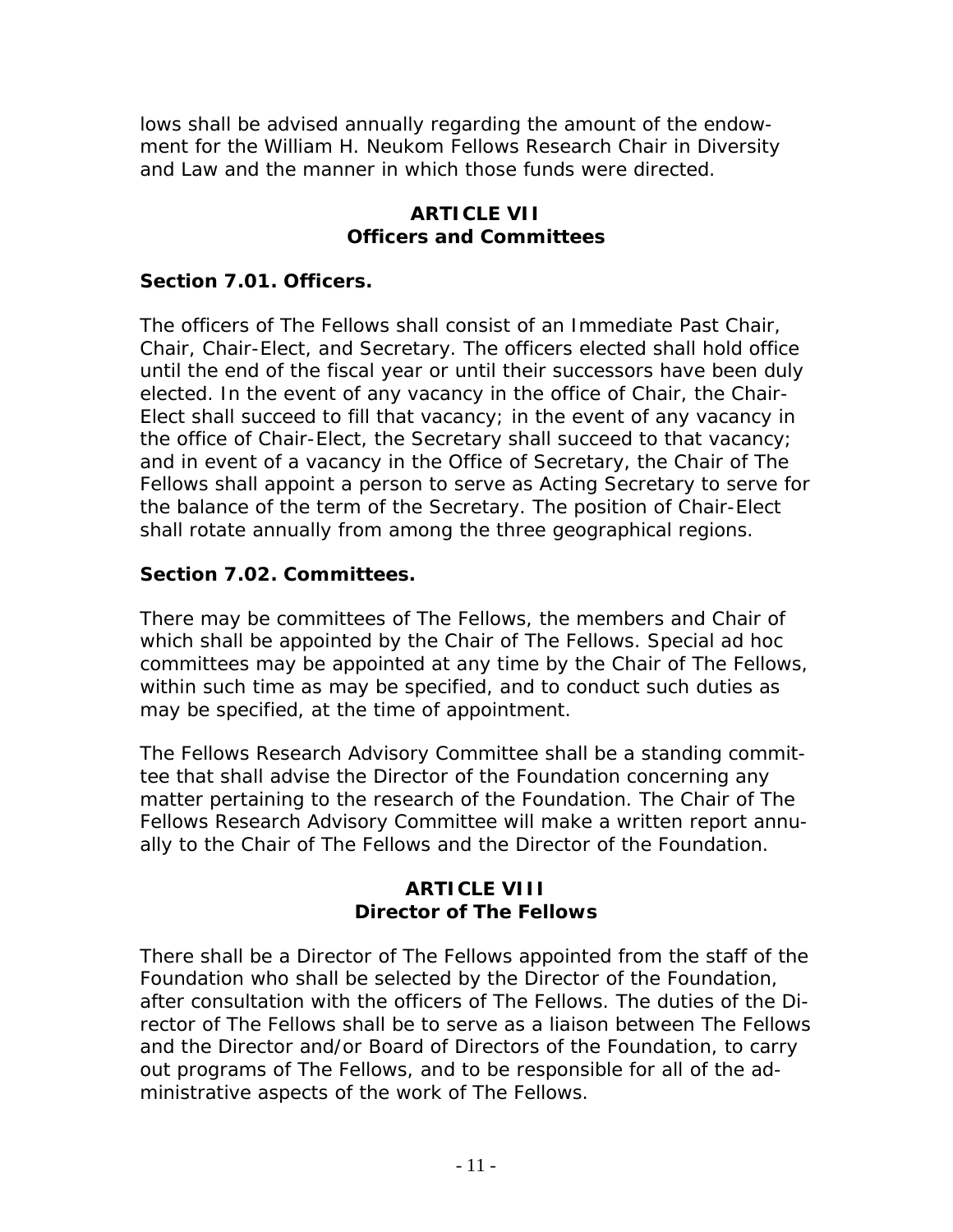## **ARTICLE IX Composition of The Fellows**

The Fellows encourages significant diversity among the membership of The Fellows in each of the categories of The Fellows referred to in Section 3.02 hereof. Accordingly, persons having responsibility for nominating persons as Fellows are encouraged to strive to accomplish such diversity. The Fellows are open to all persons, regardless of gender, age, race, ethnic background, religious affiliation, disability, or sexual orientation.

#### **ARTICLE X Awards**

#### **Section 10.01. Outstanding State Chair Award.**

The officers of The Fellows shall, on an annual basis, select a current State Chair for the Outstanding State Chair Award, who has demonstrated a dedication to the work of the Foundation and the mission of The Fellows through exceptional efforts on behalf of The Fellows at the state level.

## **Section 10.02. Outstanding Service Award.**

The Fellows shall, on an annual basis, select a Fellow for the Outstanding Service Award, who has, in his or her professional career, adhered for more than thirty (30) years to the highest principles and traditions of the legal profession and to the service of the public. Individuals who are nominated for the Award and are not selected will be automatically reconsidered for three (3) years following their initial nomination. The Outstanding Service Award shall be recommended by the officers of The Fellows to the Board of Directors of the Foundation for confirmation. Conferral of the Award is conditioned upon agreement to attend the Award presentation event. Individuals who are current or former officers of The Fellows, Foundation Officers or Board members, or ABA Officers cannot be considered for the Outstanding Service Award for at least ten (10) years after their term of office ends.

# **Section 10.03. Outstanding Scholar Award.**

The Fellows shall, on an annual basis, select a person, not necessarily a Fellow, for the Outstanding Scholar Award, who has engaged in outstanding scholarship in the law or in government. Individuals who are nominated for the Award and are not selected will be automatically re-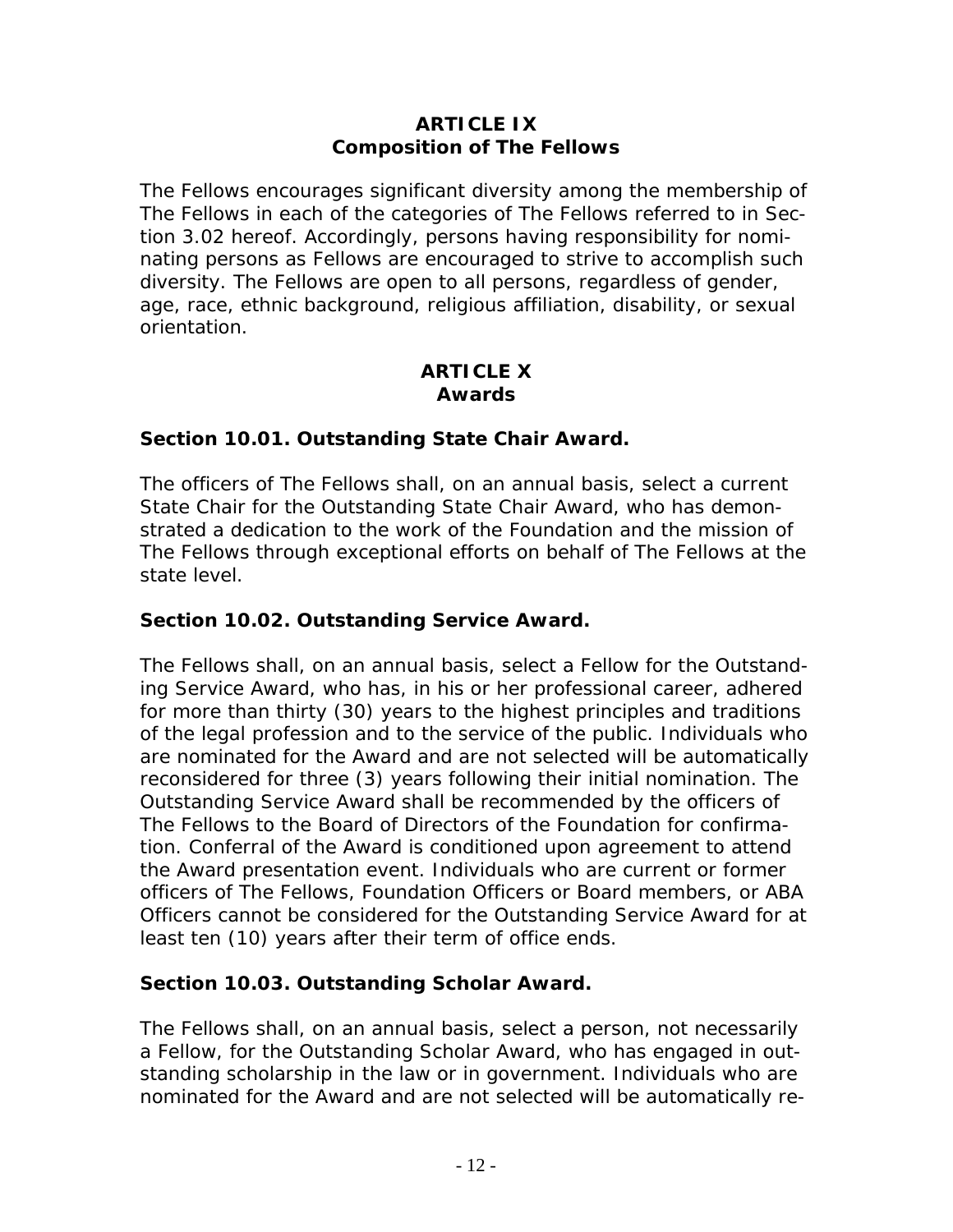considered for three (3) years following their initial nomination. The Outstanding Scholar Award shall be recommended by the officers of The Fellows to the Board of Directors of the Foundation for confirmation. Conferral of the Award is conditioned upon agreement to attend the Award presentation event. Foundation Research Fellows cannot be considered for the Outstanding Scholar Award for at least ten (10) years after their employment with the Foundation terminates.

#### **ARTICLE XI Meetings of The Fellows**

#### **Section 11.01. Time and Place.**

The annual meeting of The Fellows shall be held at the same place and at the same time as the Annual Meeting of the ABA. The Chair of The Fellows shall select the time and place for the annual meeting, within the confines set forth in the preceding sentence, and the time and place for any special meeting of The Fellows.

# **Section 11.02. Annual Meeting Agenda.**

The agenda of each annual meeting of The Fellows shall include election of the officers of The Fellows for the ensuing year and may include the following: (a) receipt of a report on the research and other activities of the Foundation; (b) recommendations by The Fellows to the Foundation for any research or other work or projects deemed by The Fellows to be of great or immediate importance; (c) report of the State and International Chairs on the status of membership of The Fellows in their respective jurisdictions; (d) announcement of the Outstanding State Chair Award; (e) announcement of the Outstanding Service Award; (f) announcement of the Outstanding Scholar Award; and (g) such other business as may properly come before the meeting.

#### **Section 11.03. Notice of Meetings.**

Notice of any annual, regular or special meeting shall be given by regular mail, facsimile transmission or e-mail to each Fellow at the mailing address, facsimile number, or e-mail address on the books and records of The Fellows at least thirty (30) days prior to the date of the meeting.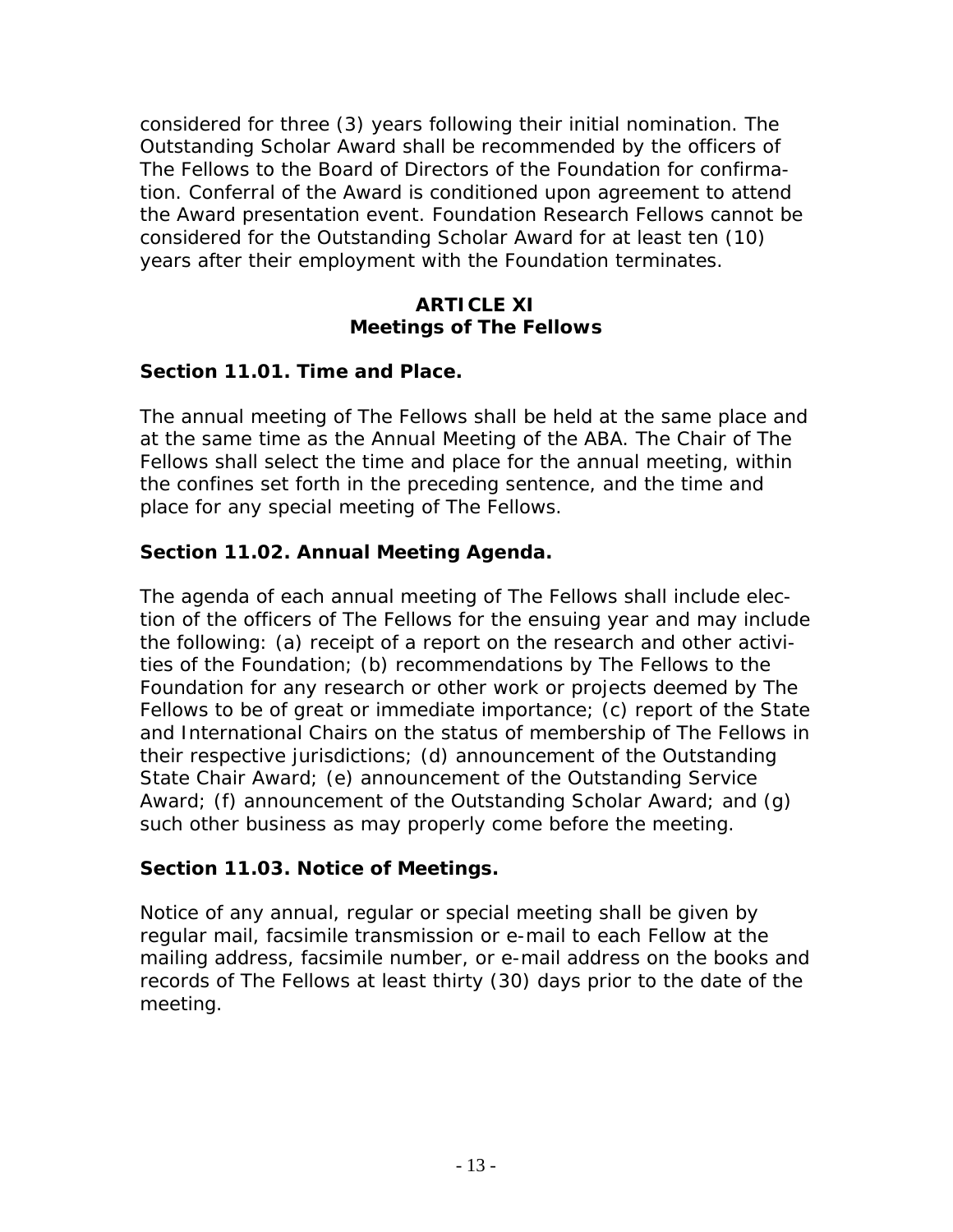#### **Section 11.04. Meeting Procedure.**

All annual, regular and special meetings of The Fellows shall be governed by *Roberts Rules of Order*, latest edition, except to the extent otherwise provided in these bylaws. At such meetings The Fellows personally present shall constitute a quorum, and each shall have one (1) vote. A majority vote of those present shall constitute an action of The Fellows at that meeting. Fellows may not vote by proxy.

#### **Section 11.05. Regional Meetings.**

There may be regional meetings of The Fellows to be held at such time and place as shall be determined by the Chair of The Fellows. The Chair of The Fellows, or a person designated by the Chair, shall preside at such meetings.

#### **ARTICLE XII Expenses of The Fellows**

The Board of Directors of the Foundation will from time-to-time appropriate sufficient funds to provide for necessary clerical and administrative expenses of The Fellows.

#### **ARTICLE XIII Soliciting for Other Charitable Organizations**

As a general rule, a Fellow's title or relationship with the American Bar Foundation should not be used as a basis for soliciting contributions for charitable organizations or causes other than the ABF. Fellows desiring to seek funds for other organizations by the use of their title as a Fellow must first seek approval from the officers of The Fellows.

#### **ARTICLE XIV Amendments**

#### **Section 14.01. Amendment Requirements.**

These bylaws may be amended or repealed when approved by both The Fellows and the Board of Directors of the Foundation by a majority vote of each.

#### **Section 14.02. Notice and Voting Procedures.**